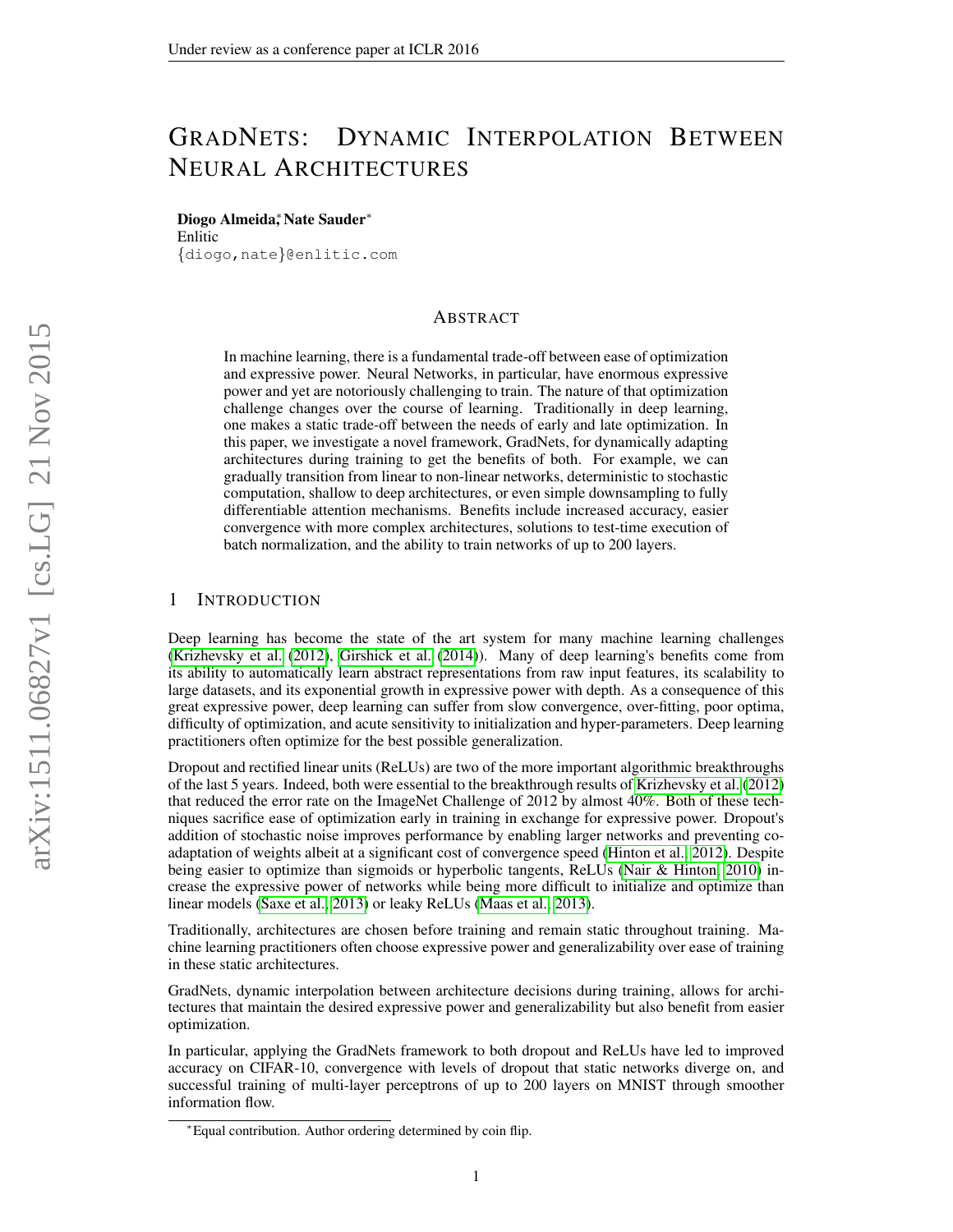

<span id="page-1-0"></span>Figure 1: Architectural diagram of GReLU.

| <b>Technique</b>                              | <b>Early Component</b>     | <b>Late Component</b>           |
|-----------------------------------------------|----------------------------|---------------------------------|
| Gradual ReLU (GReLU)                          | <b>Identity</b>            | ReLU                            |
| Inverse GReLU                                 | Absolute Value             | ReLU                            |
| <b>Gradual Dropout</b>                        | Identity                   | Dropout                         |
| Gradual Mean-Max Pooling                      | Mean Pool                  | Max Pool                        |
| <b>Gradual Batch Normalization</b>            | <b>Batch Normalization</b> | Identity                        |
| <b>Gradual Convolution</b>                    | Identity                   | Convolution                     |
| <b>Gradual NiN</b>                            | Convolution                | Convolution $+ 1x1$ Convolution |
| Gradual Spatial Transformer Network Mean Pool |                            | Spatial Transformer Network     |

<span id="page-1-1"></span>Table 1: Different applications of GradNet framework, along with corresponding early and late components.

# 2 METHOD DESCRIPTION

A GradNet architectural component is exceptionally simple: a weighted mean of two architectural components where the weight g is annealed from 0 to 1 over training. For example, a gradual ReLU anneals from an identity layer to a ReLU layer (see Figure [1\)](#page-1-0).

In this paper, we use a linear schedule with a single hyperparameter  $\tau$  as the epoch when the annealing is complete:

$$
g = min(t/\tau, 1)
$$

where  $t$  is the epoch number.

The GradNet framework is exceptionally flexible as it can be applied to any pair of network components that result in a tensor of the same shape. Our examples can be found in Table [1.](#page-1-1)

## 3 EXPERIMENTS

#### 3.1 BASELINE ARCHITECTURE

#### 3.1.1 CIFAR-10

Experiments in sections [3.2](#page-2-0) through [3.7](#page-4-0) were performed on CIFAR-10. Data augmentation was applied with a 50% probability to horizontally flip the input image. We employ the network topology of Scalable Bayesian Optimization Using Deep Neural Networks [\(Snoek et al., 2015\)](#page-8-0). When not using gradual dropout, activations after each convolutional layer were dropped out with probability 0.3. When Batch Normalization was used, the mean and variance at test time were attained by taking an exponential moving average of train time means and variances. The network was optimized using Adam with a batch size of 256 and early stopping and initialized using orthogonal initialization.  $\tau$ for GradNets was set to be 100 epochs.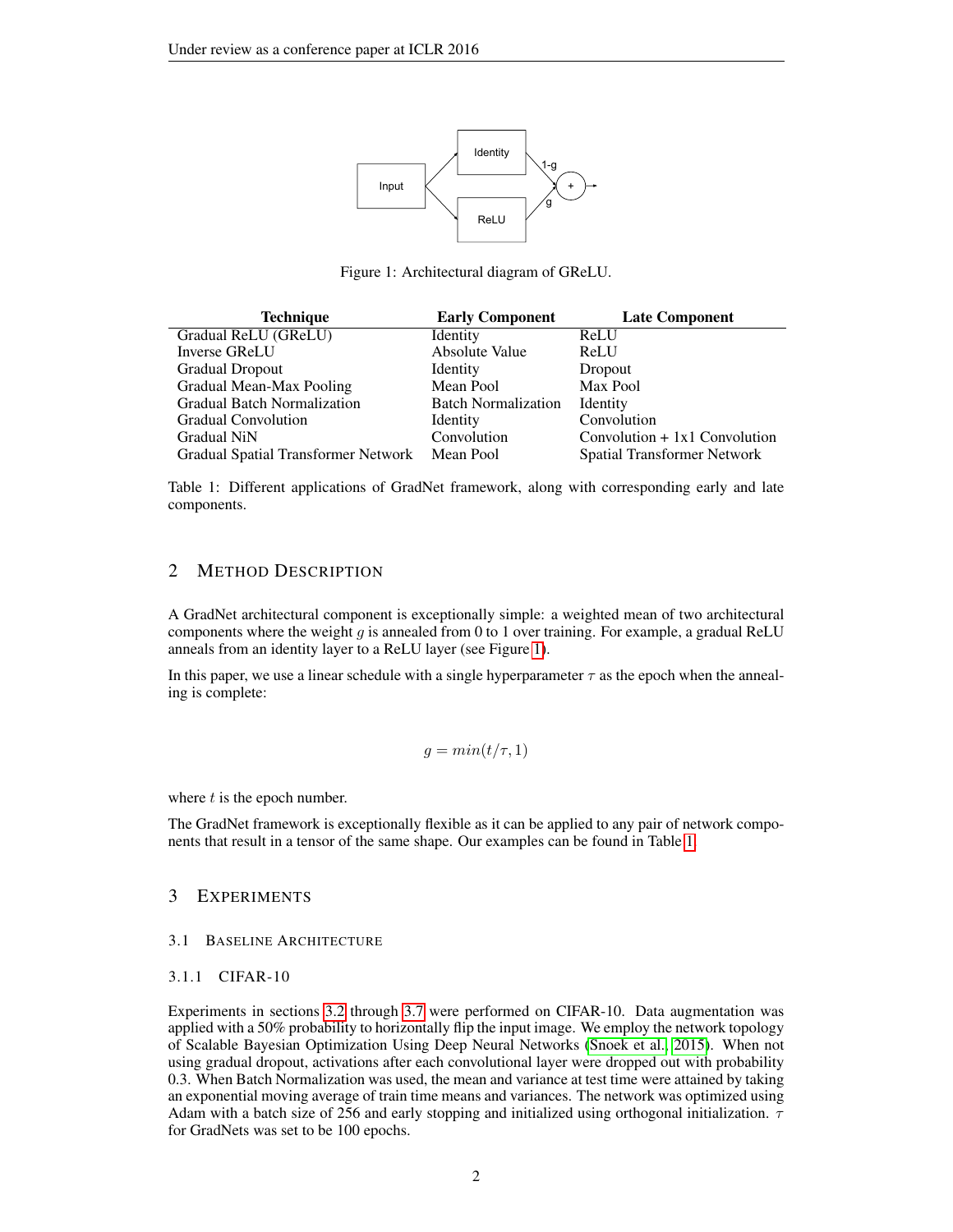| <b>Nonlinearity</b>  | <b>Valid Accuracy</b> |
|----------------------|-----------------------|
| ReLU                 | 0.8686                |
| Leaky ReLU           | 0.8615                |
| Very Leaky ReLU      | 0.6347                |
| PReLU                | 0.8728                |
| <b>GReLU</b>         | 0.8823                |
| <b>Inverse GReLU</b> | 0.8767                |

<span id="page-2-1"></span>Table 2: GReLU Accuracy on CIFAR-10

# 3.1.2 MNIST

Experiments in section [3.8](#page-4-1) were performed on MNIST. A multilayer perceptron was used with 512 units per hidden layer, which was optimized with Adam with a batch size of 500 and early stopping and initialized using orthogonal initialization.  $\tau$  for GradNets was set to be 5 epochs.

# 3.1.3 CLUTTERED MNIST

Experiments in section [3.9](#page-4-2) were performed on Cluttered MNIST[\(Mnih et al., 2014\)](#page-7-6). An architecture with 2 convolutional layers, each 3x3 with 32 filters followed by a max pooling layer, and 2 fully connected layers, with 256 and 10 units respectively, was used to classify 20x20 pixel images. The input 60x60 pixel images were downsampled either with 3x3 mean pooling or an affine Spatial Transformer Network [\(Jaderberg et al., 2015\)](#page-7-7), whose localization network had an architecture of 2 convolutional layers, each 5x5 with 20 filters followed by a max pooling layer, and 2 fully connected layers, with 50 and 10 units respectively with 512 units per hidden layer, Models were optimized with Adam with a batch size of 500 and early stopping and initialized using orthogonal initialization.  $\tau$  for GradNets was set to be 5 epochs.

## <span id="page-2-0"></span>3.2 GRADUAL RELUS (GRELUS)

ReLUs are the dominant form of nonlinearity in modern deep neural networks, however they do not allow gradients to flow well leading to several proposed solutions: leaky and very leaky ReLUs or ReLUs with parameterized slope for the negative part [\(He et al., 2015\)](#page-7-8). On the other hand, linear networks are easier to optimize due to their convexity, but don't allow for the learning of abstract hierarchical feature detectors. By beginning with fully linear networks and interpolating towards fully ReLU networks, we gain the ease of optimization of linear networks and also the expressive power of ReLU networks. We call them Gradual ReLUs.

Instead of interpolating between two separate outputs, it would be equivalent to interpolate the slope of the negative part of leaky ReLUs resulting in a technique with no overhead over traditional ReLU networks.

Table [2](#page-2-1) shows that applying GReLUs to a large CNN architecture shows that they outperform not only ReLUs, but also their leaky, very leaky, and parameteric variants.

In addition to testing the interpolation between a network with no nonlinearity and a ReLU, we also interpolated between an absolute value and ReLU (see Inverse GReLU in Table [2\)](#page-2-1). This is equivalent to annealing from a ReLU leak of -1 instead of 1. The standard GReLU outperforms this architecture, showing that the initial linearity is important, but this architecture also outperforms standard ReLUs. One possible reason for this is that having a network be dynamic changes the trajectory of optimization for the better.

## 3.3 GRADUAL DROPOUT

Stochastic dropout is an excellent regularizer but negatively affects convergence speed so much so that some state of the art architectures even remove it [\(Ioffe & Szegedy, 2015\)](#page-7-9). Furthermore, with sufficiently high levels of dropout, networks don't train at all. Thus, there is a balance between regularizing networks that are easily overfit and the ability for a network to be optimized. In gradual dropout, beginning training with zero dropout and annealing up to higher levels (even as high as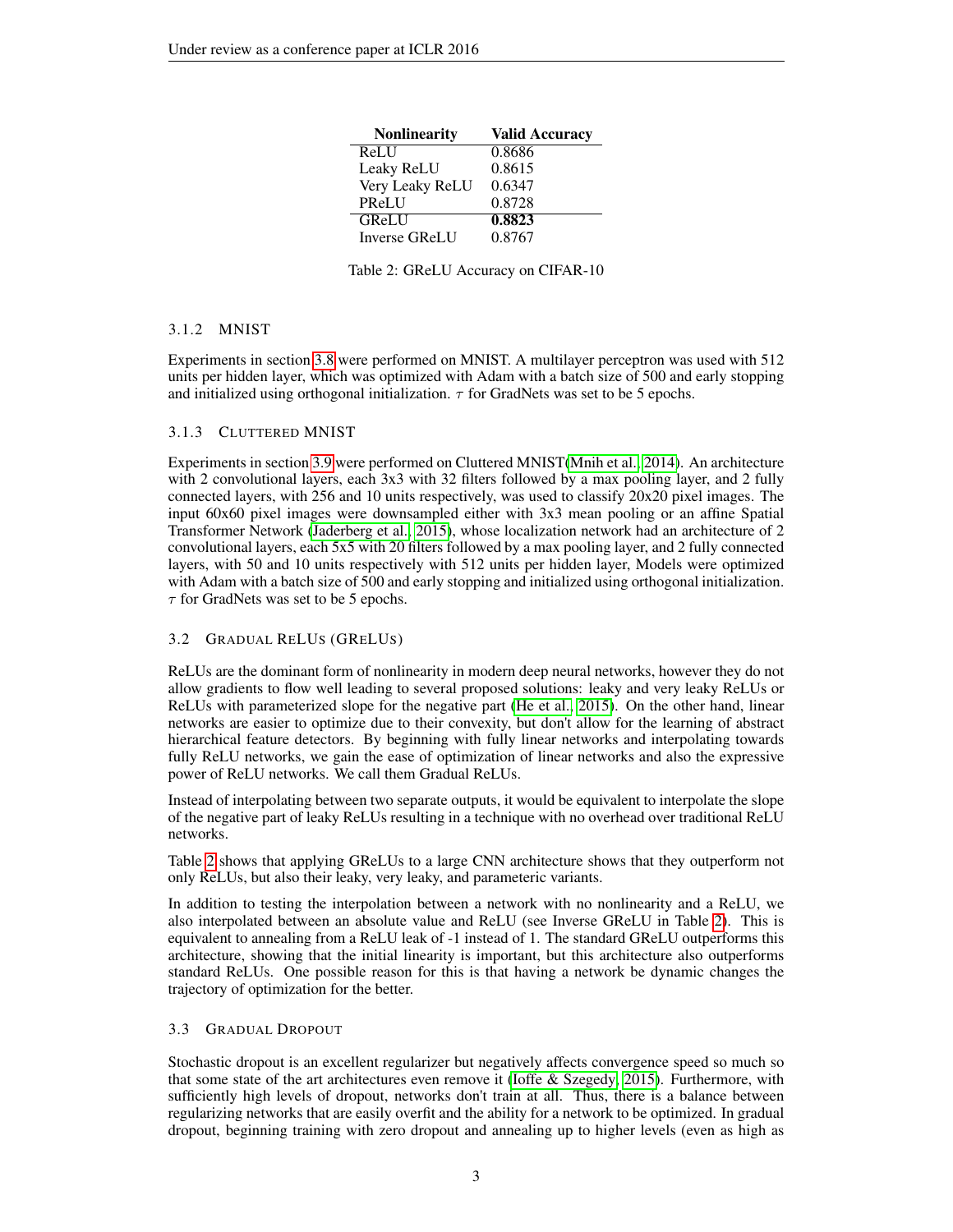

<span id="page-3-1"></span>Figure 2: Training error with and without Gradual Dropout. The dashed vertical line indicates the epoch at which  $g = 1$ . Figure demonstrates that gradual dropout identifies weights that can continue to be optimized even when dropout is increased to very high levels resulting in better local optima.

| Model                     | <b>Valid Accuracy</b> |
|---------------------------|-----------------------|
| Dropout $(p=0.3)$         | 0.8686                |
| Gradual Dropout $(p=0.3)$ | 0.8732                |
| Dropout( $p=0.5$ )        | 0.8756                |
| Gradual Dropout $(p=0.5)$ | 0.8793                |
| $Dropout(p=0.7)$          | 0.8173                |
| Gradual Dropout $(p=0.7)$ | 0.8613                |
| $Dropout(p=0.9)$          | 0.0973                |
| Gradual Dropout(p=0.9)    | 0.8311                |

<span id="page-3-0"></span>Table 3: Gradual Dropout Accuracy on CIFAR-10

0.9) means that early training from randomly initialized weights does not suffer from excessive noise while the final networks can be sufficiently large yet regularized to generalize well to other domains.

Table [3](#page-3-0) shows that, similarly to with GReLUs, applying gradual dropout to the same CNN architecture shows that it not only outperforms using a static amount of dropout, but allows using much larger amounts of dropout to gain better performance. This is despite  $\tau$  appearing to be too low - the results for  $p = 0.9$  show that the GradNet interpolates too aggressively.

A future extension of this technique could be used to find the optimal amount of dropout for a network in a single training run by seeing at which point the network's performance starts to drop, instead of relying on an expensive hyperparameter search.

#### 3.4 GRADUAL POOLING

Max pooling is the most commonly used subsampling approach for state of the art networks. However, low level features are not informative early in training and thus max pooling obstructs gradient flow to most of these early units. To address this problem, we use the same effect of annealing from linear to non-linear networks. In particular, we capture this intuition by annealing from mean pooling units to max pooling units. As seen in Table [4,](#page-4-3) this combined approach does better than either mean or max pooling as well as taking an average, learning a weighted average, or learning an attention mechanism [\(Lee et al., 2015\)](#page-7-10).

#### 3.5 GRADUAL BATCH NORMALIZATION

Batch Normalization (BN) is a state of the art architectural component that greatly aids convergence and accuracy. However, it cannot easily be executed at test time, especially when evaluating on single data points. There are several clever ways of computing means and variances to work around this fundamental problem however, ideally, we would like the convergence and accuracy benefits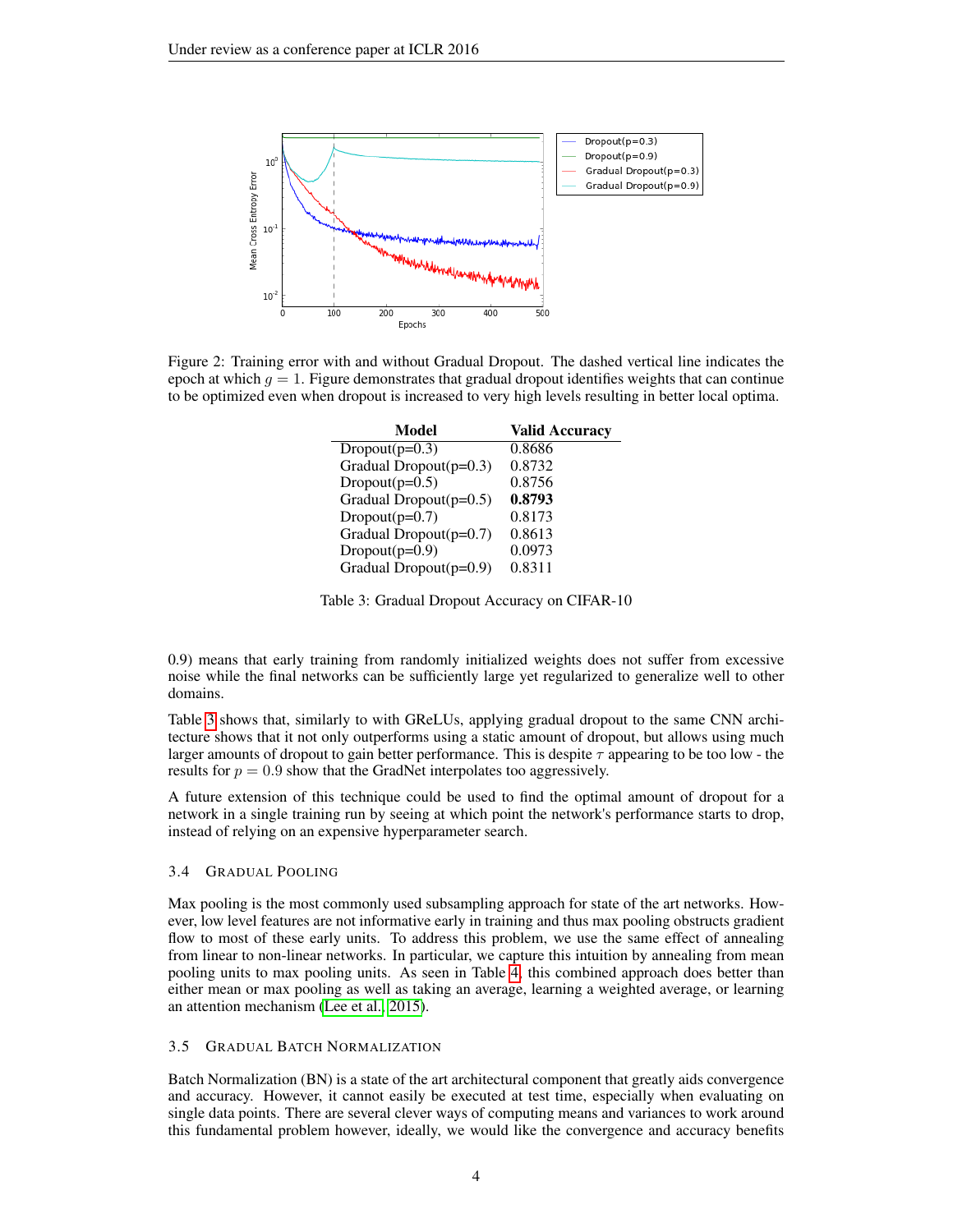| Model                         | <b>Valid Accuracy</b> |
|-------------------------------|-----------------------|
| Max Pool (Baseline)           | 0.8686                |
| Mean Pool                     | 0.8517                |
| <b>Constant Mixed Pooling</b> | 0.8696                |
| <b>Gated Pooling</b>          | 0.8699                |
| Learnable Mixed Pooling       | 0.8705                |
| Gradual Mean to Max           | 0.8743                |

<span id="page-4-3"></span>Table 4: Gradual Pooling on CIFAR-10

| Model                              | <b>Valid Accuracy</b> |
|------------------------------------|-----------------------|
| w/o Batch Normalization            | 0.8686                |
| w/Batch Normalization              | 0.8739                |
| <b>Gradual Batch Normalization</b> | 0.8904                |

Table 5: Gradual Batch Normalization on CIFAR-10

of BN while avoiding issues at validation time. Using the GradNet framework to anneal from BN layers to identity layers, we generate a network that is trivial to evaluate at validation time while exploiting all the benefits of batch normalization.

## 3.6 GRADUAL CONVOLUTIONS

Shallower networks are easier to train early but less powerful than deep networks. Accordingly, it is intuitively appealing to leverage the easier convergence of shallower networks while maintaining the power of very deep networks. Two proposed solutions, Highway networks [\(Srivastava et al.,](#page-8-1) [2015\)](#page-8-1) and Network in Network (NiN) [\(Lin et al., 2013\)](#page-7-11) are emblematic of this problem: NiN is very deep but challenging to train while Highway networks require much larger depths than normal to match baseline performance resulting in greatly increased computational cost. For the depth used, highway networks perform significantly worse than the baseline network while interpolating from identity layers into convolutional layers (thereby progressively adding depth) results in almost no loss of performance. On the other hand, interpolating from convolutional layers into NiN layers results in significant improvements in performance.

## <span id="page-4-0"></span>3.7 COMBINING GRADNETS

In Table [7,](#page-5-0) we demonstrate the composability of GradNets.

## <span id="page-4-1"></span>3.8 GRELU DEPTH EXPERIMENTS

The trend in neural networks has been towards ever deeper architectures, which is aligned with the theoretical results indicating that they have exponentially greater expressibility. However, deeper networks exacerbate the challenges we have highlighted. For example, poor information flow in ReLU networks. As shown on Figure [2,](#page-3-1) using the GradNet framework not only improves the performance for slightly deeper networks but also allows for the successful training of significantly deeper networks which standard networks do not successfully train.

## <span id="page-4-2"></span>3.9 GRADUAL SPATIAL TRANSFORMER NETWORKS

Spatial transformer networks [\(Jaderberg et al., 2015\)](#page-7-7) are a powerful new type of attentional model that makes performing an affine glimpse differentiable. This makes it significantly easier to train than reinforcement learning methods however it still struggles with convergence. In particular, when randomly initialized, the localization network can transform the original image off the screen or zoom in excessively.

Since the localization network depends on the signal from the classification network, it makes sense to train the classification network first before tuning the localization network. The flexibility of the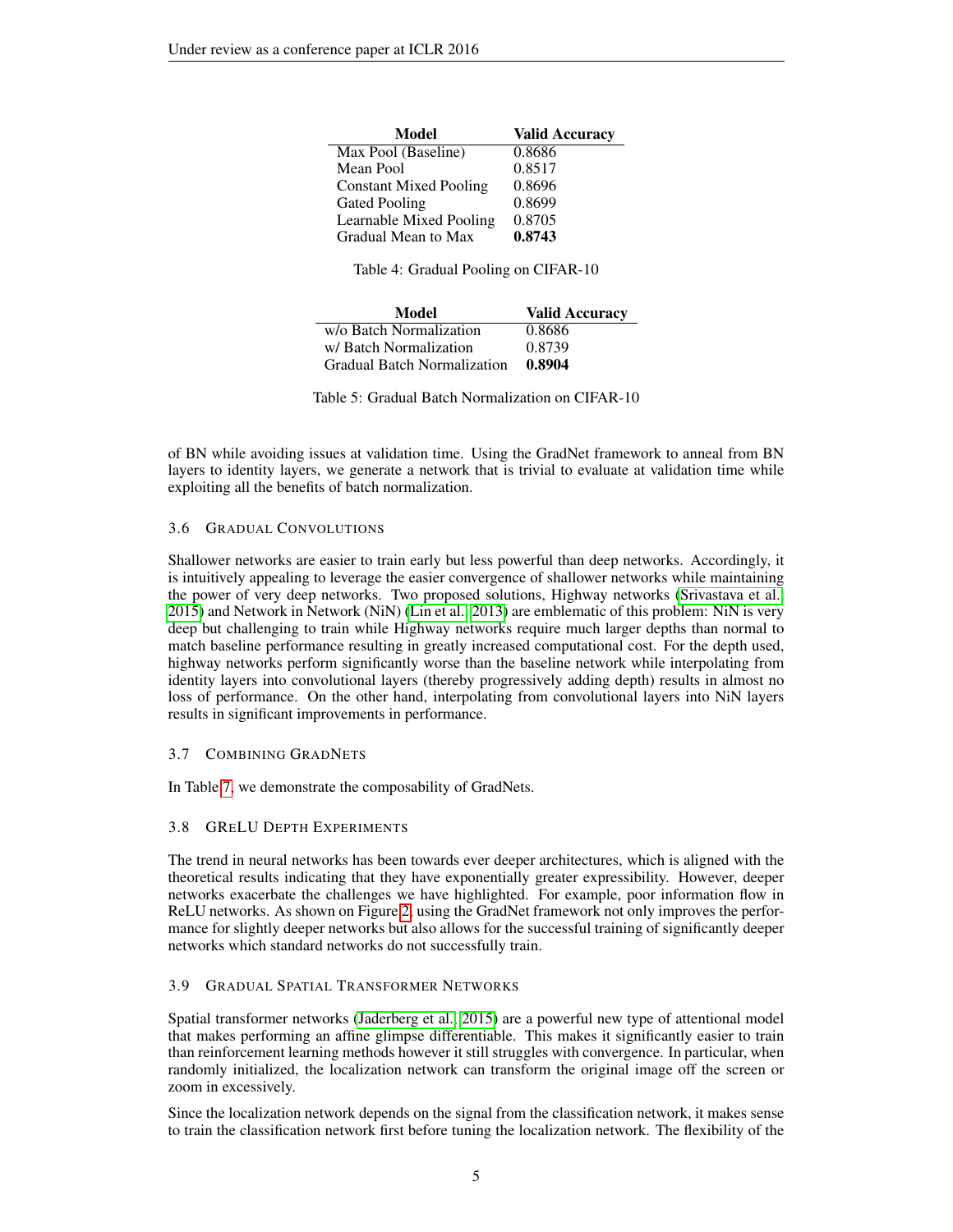| Model               | <b>Valid Accuracy</b> |
|---------------------|-----------------------|
| Conv (baseline)     | 0.8686                |
| <b>Highway Conv</b> | 0.7635                |
| <b>Gradual Conv</b> | 0.8618                |
| <b>Gradual NiN</b>  | 0.8787                |

Table 6: Gradual Convolutions on CIFAR-10

| Model                           | <b>Valid Accuracy</b> |
|---------------------------------|-----------------------|
| Baseline                        | 0.8686                |
| <b>GReLU</b>                    | 0.8811                |
| Gradual Dropout $p=0.5$         | 0.8777                |
| $GReLU + Gradual Dropout p=0.5$ | 0.8884                |

<span id="page-5-0"></span>Table 7: Combining GradNets on CIFAR-10

GradNet framework allows for a computational implementation of this intuition. In particular, we gradually anneal from a simple downsample to an affine spatial transformer network.

As shown in Table [8,](#page-6-0) the regular spatial transformer often diverges. However the GradNet implementation does not diverge and yet accomplishes the same top level results.

# 4 RELATED WORK

#### 4.1 PRECONDITIONING

[Hinton & Salakhutdinov](#page-7-12) [\(2006\)](#page-7-12) achieved breakthrough results by training deeper multi-layer networks through preconditioning early layers by greedy training each layer in succession. More recently, [Yosinski et al.](#page-8-2) [\(2014\)](#page-8-2) initialized from known successful weights thereby dropping the network immediately into a lower point of the loss surface and avoiding getting stuck in the many local optima that arise with deeper and larger networks. Distillation [\(Hinton et al., 2015\)](#page-7-13) is another technique that uses existing cumbersome models to extract structure from the data before transferring it to a less cumbersome model.

GradNets embody this philosophy by uniting stages of training that are easy to optimize and powerful with the additional benefit that training can be done jointly in a single training phase.

#### 4.2 RECTIFIED LINEAR UNITS (RELU) ALTERNATIVES

Plenty of ReLU alternatives have been proposed and indeed some have been integral to winning competitions. For the most part, these experiments have shown that networks are robust to the slope



Figure 3: Validation accuracy on MNIST as the number of hidden layers in the MLP increases.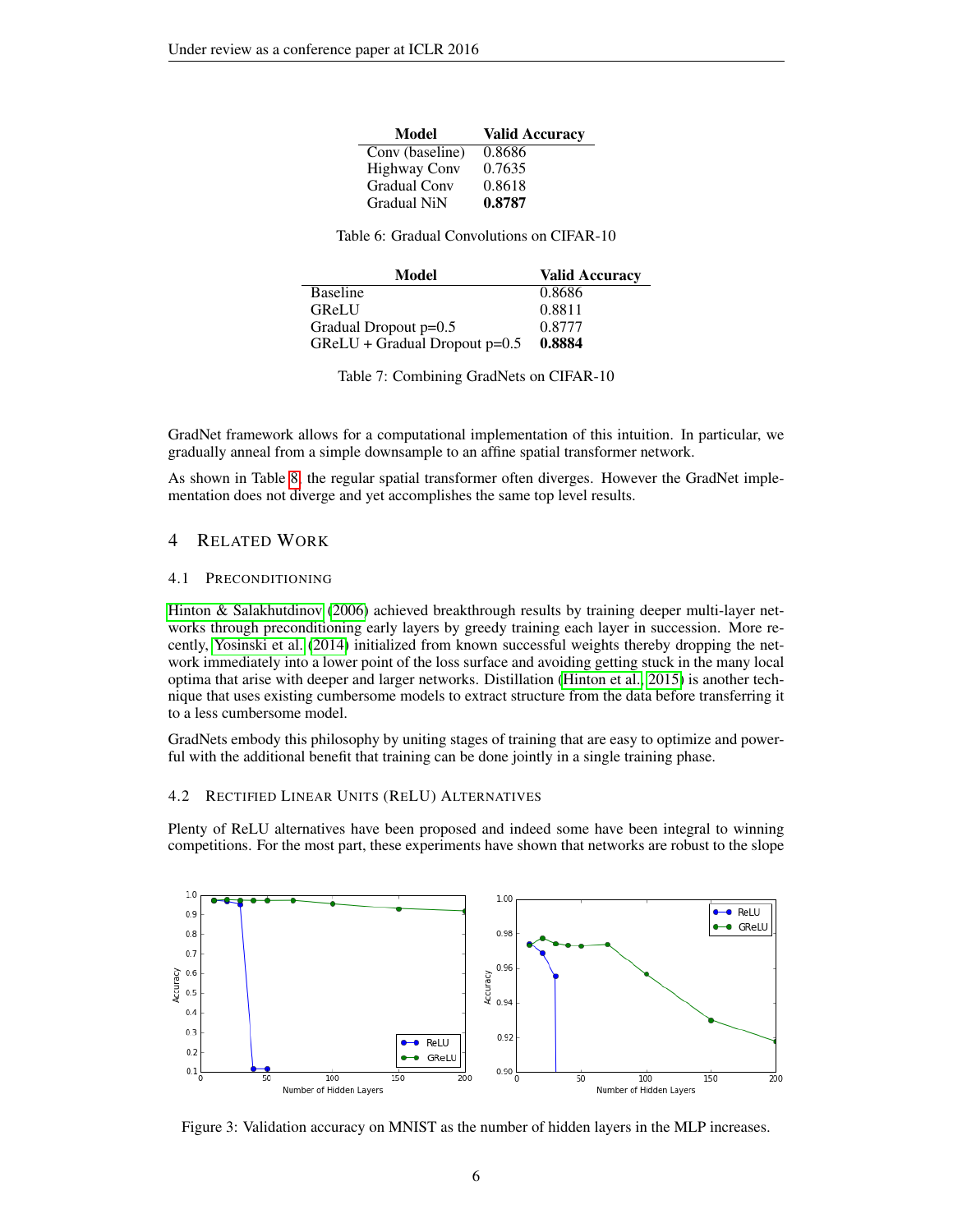| Model                           | Avg. Valid Accuracy | $\%$ Diverging |
|---------------------------------|---------------------|----------------|
| Mean Pool                       | 0.874               |                |
| Affine STN                      | 0.5375(0.962)       | 50             |
| GradNet Mean Pool to Affine STN | 0.961               |                |

<span id="page-6-0"></span>Table 8: Gradual Spatial Transformer Networks on Cluttered MNIST. Parenthesized result for Affine STN is mean accuracy for models that converge. % divergence was determined over 10 runs.

for the negative part. Whereas ReLUs saturate all gradients on the negative side to zero; leaky ReLUs allow that information to flow. Accordingly, very leaky ReLUs have been extremely successful at deep learning competitions. PReLUs [\(He et al., 2015\)](#page-7-8) instead allow for training the slope on the negative edge of the ReLU thus allowing the network to train how linear its nonlinearities should be. In randomized ReLUs [\(Xu et al., 2015\)](#page-8-3), slopes are randomly chosen within a specific range before being frozen during testing. The ensuing stochastic regularization proved successful on the Kaggle data science bowl competition.

Rather than making a static trade-off between ease of optimization and expressive power, GradNets allow us to dynamically change this trade-off during training.

## 4.3 VERY DEEP NETWORKS

Highway networks [\(Srivastava et al., 2015\)](#page-8-1) are compositions of layers where a gating tensor controls the interpolation between an identity layer and a regular fully connected layer. The smooth varying enables learning much deeper networks however the computation of the gating factor at each layer requires twice the computation compared to standard networks.

[Saxe et al.](#page-7-4) [\(2013\)](#page-7-4) showed the benefits of using deep linear networks as a medium for studying the learning dynamics of deep neural networks. In particular, they found that with precise initializations they could achieve depth independent learning times for deep linear networks.

GradNets leverage insights from both these results: borrowing the theoretically justified initializations for linear networks while gaining the optimization benefits of the interpolation operation in highway networks without incurring their additional computational cost. These results speak to GradNet's ability to exploit the theoretical insights of simpler architectures while training very complex architectures.

## 4.4 ATTENTIONAL MODELS

Interpolation between architectures is very similar to the soft attention used to interpolate between differentiable data structures [\(Joulin & Mikolov](#page-7-14) [\(2015\)](#page-7-14), [Grefenstette et al.](#page-7-15) [\(2015\)](#page-7-15)). These use backpropagation to learn the weights for interpolation.

However, soft attention incurs the computational cost of computing all possible outputs instead of controlling interpolation to converge to a single output.

# 5 CONCLUSION

A difficult choice in neural network design is navigating the fundamental trade-off between ease of optimization and expressiveness. GradNets are a framework to help this choice by exploiting the ease of optimization early in training and the expressiveness late in training. Our experiments show that not only does this allow greater amounts of stochastic regularization as well as successful training of extremely deep networks but it also consistently improves performance at almost no computational cost. Finally, the results on spatial transformer networks speak to the ability of Grad-Nets to dramatically ease training of complex architectural components and to enable new classes of components to be used in neural networks.

Future work includes interpolating between any simpler, easier to train architectural components and a more complex expressive component that generalizes better. Due to the results on deeper networks, GradNets may provide enormous benefits to recurrent architectures. Furthermore, the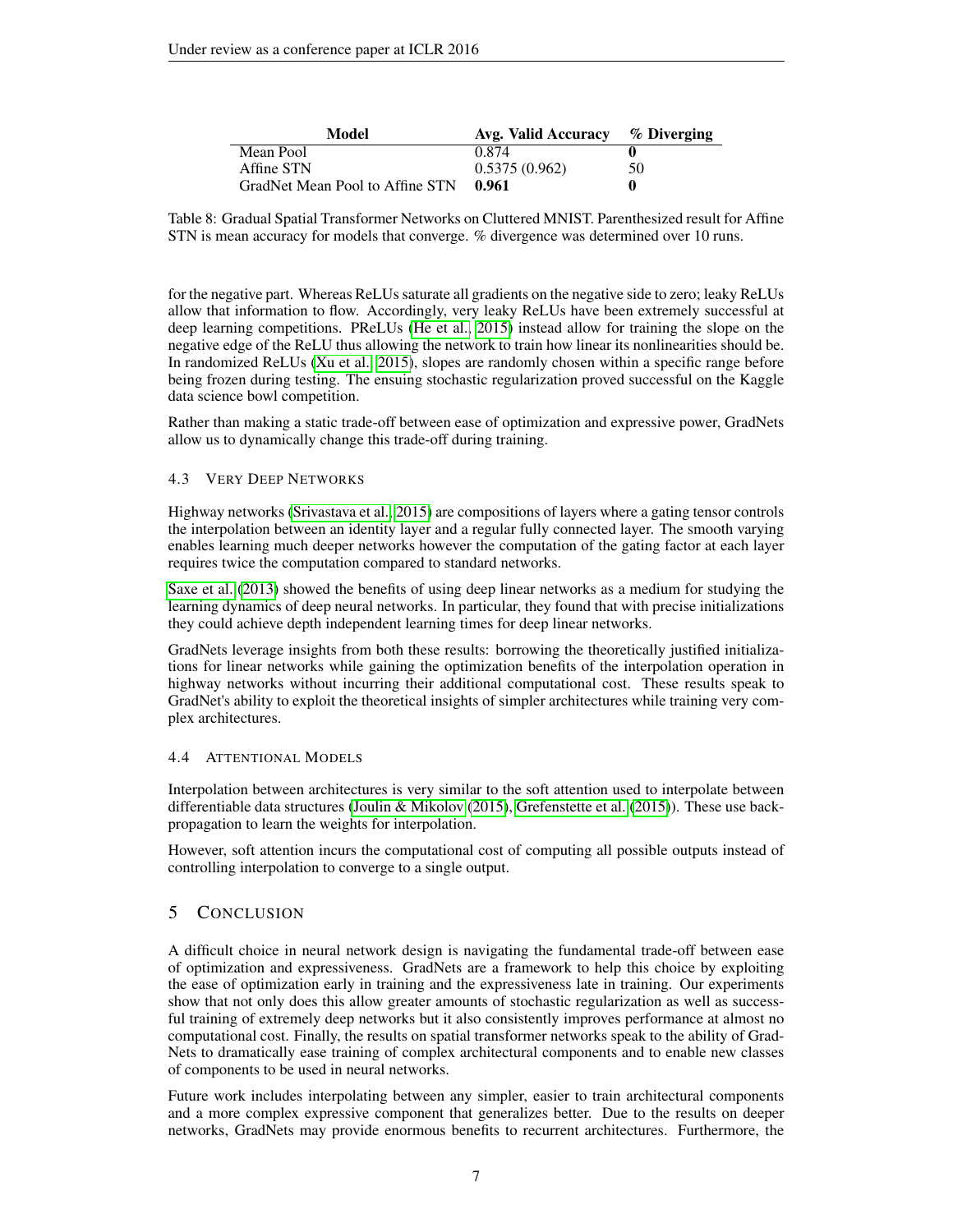framework itself can be extended by adapting the interpolation policy using smarter techniques, such as reinforcement learning.

#### ACKNOWLEDGMENTS

We thank NVIDIA for their generosity in providing access to part of their cluster in support of Enlitic's mission and our research.

#### **REFERENCES**

- <span id="page-7-1"></span>Girshick, Ross, Donahue, Jeff, Darrell, Trevor, and Malik, Jagannath. Rich feature hierarchies for accurate object detection and semantic segmentation. In *Computer Vision and Pattern Recognition (CVPR), 2014 IEEE Conference on*, pp. 580–587. IEEE, 2014.
- <span id="page-7-15"></span>Grefenstette, Edward, Hermann, Karl Moritz, Suleyman, Mustafa, and Blunsom, Phil. Learning to transduce with unbounded memory. *arXiv preprint arXiv:1506.02516*, 2015.
- <span id="page-7-8"></span>He, Kaiming, Zhang, Xiangyu, Ren, Shaoqing, and Sun, Jian. Delving deep into rectifiers: Surpassing human-level performance on imagenet classification. *arXiv preprint arXiv:1502.01852*, 2015.
- <span id="page-7-13"></span>Hinton, Geoffrey, Vinyals, Oriol, and Dean, Jeff. Distilling the knowledge in a neural network. *arXiv preprint arXiv:1503.02531*, 2015.
- <span id="page-7-12"></span>Hinton, Geoffrey E and Salakhutdinov, Ruslan R. Reducing the dimensionality of data with neural networks. *Science*, 313(5786):504–507, 2006.
- <span id="page-7-2"></span>Hinton, Geoffrey E, Srivastava, Nitish, Krizhevsky, Alex, Sutskever, Ilya, and Salakhutdinov, Ruslan R. Improving neural networks by preventing co-adaptation of feature detectors. *arXiv preprint arXiv:1207.0580*, 2012.
- <span id="page-7-9"></span>Ioffe, Sergey and Szegedy, Christian. Batch normalization: Accelerating deep network training by reducing internal covariate shift. *arXiv preprint arXiv:1502.03167*, 2015.
- <span id="page-7-7"></span>Jaderberg, Max, Simonyan, Karen, Zisserman, Andrew, and Kavukcuoglu, Koray. Spatial transformer networks. *arXiv preprint arXiv:1506.02025*, 2015.
- <span id="page-7-14"></span>Joulin, Armand and Mikolov, Tomas. Inferring algorithmic patterns with stack-augmented recurrent nets. *arXiv preprint arXiv:1503.01007*, 2015.
- <span id="page-7-0"></span>Krizhevsky, Alex, Sutskever, Ilya, and Hinton, Geoffrey E. Imagenet classification with deep convolutional neural networks. In *Advances in neural information processing systems*, pp. 1097–1105, 2012.
- <span id="page-7-10"></span>Lee, Chen-Yu, Gallagher, Patrick W, and Tu, Zhuowen. Generalizing pooling functions in convolutional neural networks: Mixed, gated, and tree. *arXiv preprint arXiv:1509.08985*, 2015.
- <span id="page-7-11"></span>Lin, Min, Chen, Qiang, and Yan, Shuicheng. Network in network. *CoRR*, abs/1312.4400, 2013. URL <http://arxiv.org/abs/1312.4400>.
- <span id="page-7-5"></span>Maas, Andrew L, Hannun, Awni Y, and Ng, Andrew Y. Rectifier nonlinearities improve neural network acoustic models. In *Proc. ICML*, volume 30, 2013.
- <span id="page-7-6"></span>Mnih, Volodymyr, Heess, Nicolas, Graves, Alex, et al. Recurrent models of visual attention. In *Advances in Neural Information Processing Systems*, pp. 2204–2212, 2014.
- <span id="page-7-3"></span>Nair, Vinod and Hinton, Geoffrey E. Rectified linear units improve restricted boltzmann machines. In *Proceedings of the 27th International Conference on Machine Learning (ICML-10)*, pp. 807– 814, 2010.
- <span id="page-7-4"></span>Saxe, Andrew M, McClelland, James L, and Ganguli, Surya. Exact solutions to the nonlinear dynamics of learning in deep linear neural networks. *arXiv preprint arXiv:1312.6120*, 2013.